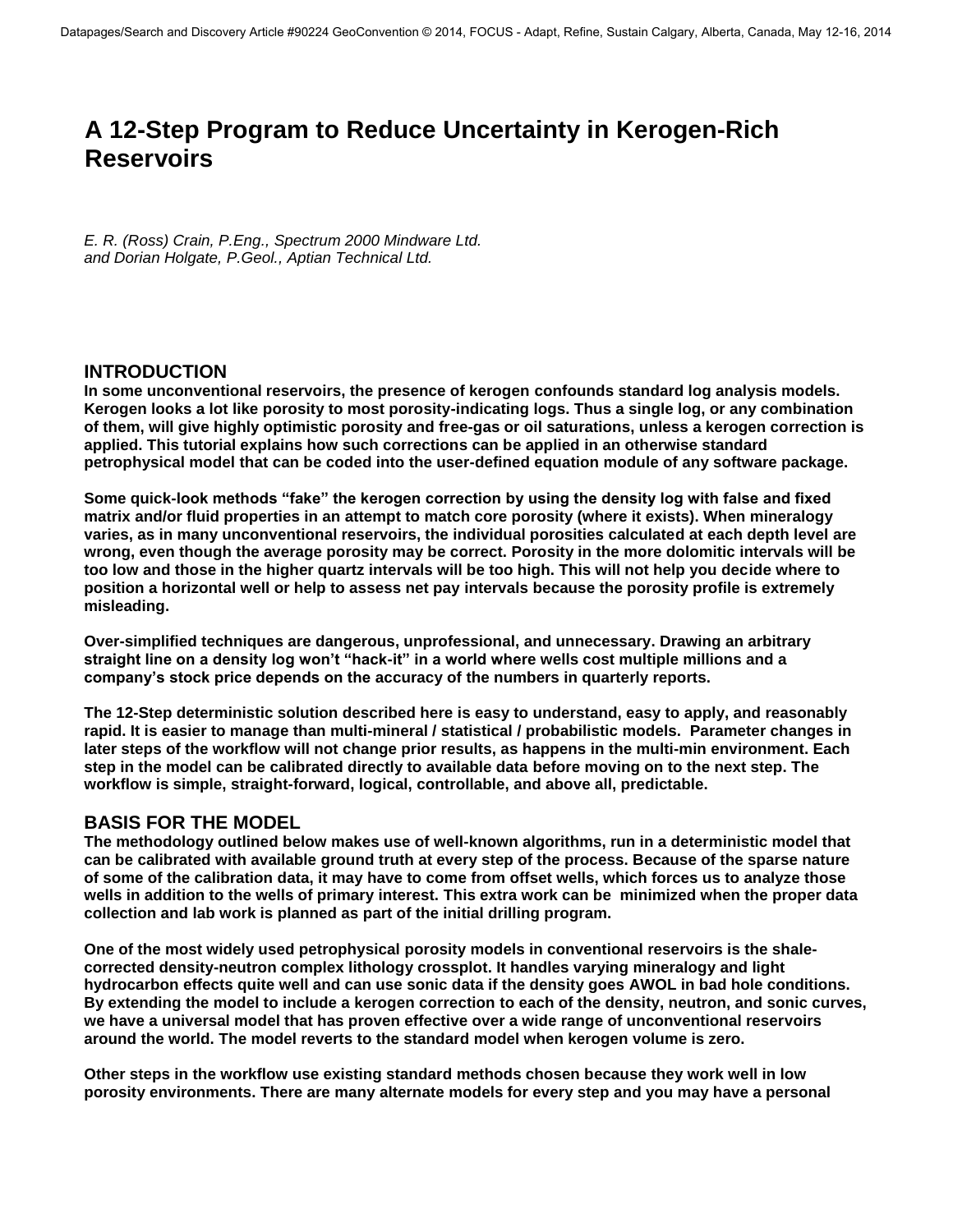**preference different than ours. Be sure to run a sensitivity test to confirm that the results are reasonable at low porosities with high clay volumes.** 

## **THE 12-STEP WORKFLOW**

**The petrophysical model for correcting porosity for kerogen involves calculation of kerogen weight and volume from suitable petrophysical models, and the modification of a few equations in the standard shale corrected density-neutron porosity model.** 

### **Step 1: Shale Volume**

**Shale (or clay) volume is the most important starting point. Since many unconventional reservoirs are radioactive due to uranium associated with kerogen or phosphates, the usual clay volume model that depends on the gamma ray log needs special attention. Calibration to X-ray diffraction data (see example in Figure 1), or thin section point counts, is essential. The basic mineral mix also is developed from the XRD data set.** 

| Quartz | Pyrite |         | Carbonate       |               | Clay   |           |  |
|--------|--------|---------|-----------------|---------------|--------|-----------|--|
|        |        | Calcite | <b>Dolomite</b> | <b>Albite</b> | Illite | Kaolinite |  |
| 44.15  | 4.57   | 0.76    | 0.60            | 6.30          | 35.60  | 8.02      |  |
| 44.58  | 2.97   |         |                 | 6.60          | 37.34  | 8.51      |  |
| 57.21  | 3.41   |         |                 | 4.59          | 27.51  | 7.28      |  |
| 51.34  | 6.35   |         |                 | 3.19          | 32.51  | 6.60      |  |
| 51.41  | 2.75   |         |                 | 4.05          | 32.99  | 8.80      |  |
| 37.40  | 6.40   |         |                 | 3.85          | 39.64  | 12.71     |  |
| 37.54  | 4.70   |         |                 | 4.99          | 39.85  | 12.92     |  |
| 35.07  | 13.59  |         |                 | 4.77          | 36.67  | 9.89      |  |
| 47.94  | 2.61   | 1.73    |                 | 5.16          | 33.50  | 9.05      |  |

*Figure 1: Typical XRD analysis of a silty gas shale showing clay-quartz ratio averages of about 40:60% by weight. This would not be obvious from the gamma ray log due to uranium associated with the kerogen and/or phosphate minerals. Some radioactive reservoirs have nearly zero clay, so the XRD bulk clay volume is the best starting point for a petrophysical analysis* 

- **Shale volume calculations from a uranium corrected gamma ray curve (CGR) is the best bet: 1: VSHcgr = (CGR - CGR0) / (CGR100 - CGR0)**
- **When CGR is not available, we fall back to the thorium (TH) curve from a spectral gamma ray log: 2: VSHth = (TH - TH0) / (TH100 - TH0)**

**When CGR and TH are missing, the total gamma ray curve (GR) can still be used by moving the clean (GR0) and shale (GR100) lines further to the right compared to conventional shaly sands: 3: VSHgr = (GR - GR0) / (GR100 - GR0)** 

**This last equation may take a little skill and daring, but that is what the XRD clay volumes are for. You can also test your clean and shale line picks in wells with CGR or TH curves then move that knowledge into other wells.** 

**Unless shale volume is reasonably calibrated, nothing else in this workflow will work properly.** 

### **Step 2: Kerogen Weight Fraction**

**Kerogen weight fraction can be calculated from the resistivity log and a porosity log, using Passey or Issler methods. The Passey model is often called the "DlogR" method, with the "D" standing for "Delta-T" or sonic travel time. He also published density and neutron log versions of the equations. We have changed the abbreviations to reflect the three possible combinations:**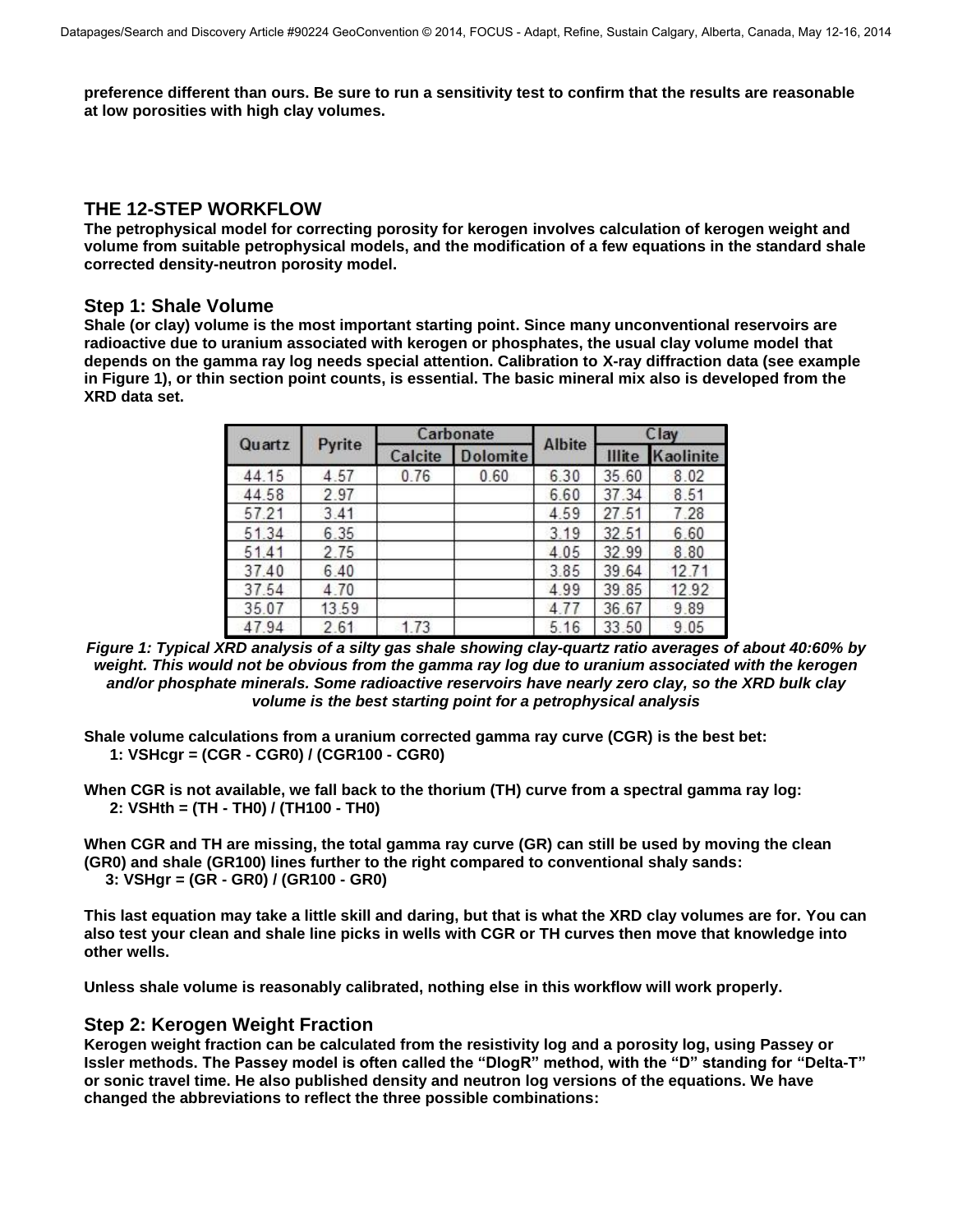**4: SlogR = log (RESD / RESDbase) + 0.02 \* (DTC – DTCbase) 5: Wtoc = SF1s \* (SlogR \* 10^(0.297 – 0.1688 \* LOM)) + SO1s OR 6: DlogR = log (RESD / RESDbase) -- 2.5 \* (DENS – DENSbase) 7: Wtoc = SF1d \* (DlogR \* 10^(0.297 – 0.1688 \* LOM)) + SO1d OR 8: NlogR = log (RESD / RESDbase) -+ 4.0 \* (PHIN – PHINbase) 9: Wtoc = SF1n \* NDlogR \* 10^(0.297 – 0.1688 \* LOM)) + SO1n** 

#### **Where:**

 **XXXXbase = baseline log reading in non-source rock shale SlogR or DlogR or NlogR = Passey's number from sonic or density or neutron log (fractional) LOM = level of organic maturity (unitless) Wtoc = total organic carbon from Passey method (weight fraction) SF1s,d,n and SO1s,d,n = scale factor and scale offset to calibrate to lab values of TOC** 

**The constants in the Passey equations require DTC values in usec/ft and density in g/cc.** 

**The baseline values are supposed to be picked in non-source rock shales in the same geologic age as the reservoir, but there may be none in the area of interest. This makes the Passey model difficult to calibrate, hence the scale factor SF1 and scale offset SO1. LOM is seldom measured except as vitrinite reflectance (Ro). There is a published chart for converting Ro to LOM. LOM is in the range of 6 to 11 in gas shale and 11 to 18 in oil shale.** 

**Issler's method, which is based on WCSB Cretaceous data is preferred as no baselines are needed. It still needs a scale factor for deeper rocks. Tristan Euzen's multiple regressions of the Issler graphs give:** 

```
10: TOCs = 0.0714 * (DTC + 195 * log(RESD)) - 31.86
```
**11: Wtoc = SF2d \* TOCs / 100 + SO2d**

**OR**

**12: TOCd = -0.1429 \* (DENS – 1014) / (log(RESD) + 4.122) + 45.14 13: Wtoc = SF2s \* TOCd / 100 + SO2s**

**Where:** 

 **Wtoc = total organic carbon from Issler method (weight fraction) SF2s,d and SO2s,d = scale factor and scale offset to calibrate to lab values of TOC** 

**The Issler equations expect density in Kg/m3 and sonic data in usec/m.** 

**Mass fraction organic carbon (Wtoc) results from log analysis MUST be calibrated to geochemical. lab data (see example lab report in Figure 2) using the scale factor and scale offset. These scale factors will vary from place to place even within the same geological horizon. Using the Passey or Issler models without local calibration is strongly discouraged – results are often 2 to 3 times too high.** 

| <b>Depth</b> | <b>TOC</b> | S <sub>1</sub> | S <sub>2</sub> | S <sub>3</sub> | <b>Tmax</b>     | <b>Ro</b> | SI  | <b>OI</b> |
|--------------|------------|----------------|----------------|----------------|-----------------|-----------|-----|-----------|
| m            | $wt\%$     |                |                |                | $\rm ^{\circ}C$ | %         |     |           |
| X025         | 1.35       | 0.05           | 1.72           | 0.63           | 444             |           | 128 | 47        |
| X040         | 1.18       | 0.05           | 1.65           | 0.57           | 443             |           | 140 | 49        |
| X050         | 0.83       | 0.03           | 1.31           | 0.55           | 443             |           | 158 | 66        |
| X065         | 0.8        | 0.04           | 1              | 0.58           | 440             |           | 126 | 73        |
| X075         | 0.75       | 0.05           | 1.04           | 0.72           | 438             |           | 138 | 96        |
| X090         | 1.04       | 0.09           | 2.52           | 0.29           | 452             |           | 241 | 28        |
| X110         | 1.02       | 0.05           | 1.16           | 0.56           | 441             |           | 114 | 55        |
| X135         | 1.05       | 0.05           | 1.32           | 0.57           | 443             |           | 125 | 54        |

*Figure 2: Geochemical lab report with TOC weight % values. Both Passeyy and Issler methods overestimate TOC by large factors in this particular shale gas, forcing us to use scaling factors to*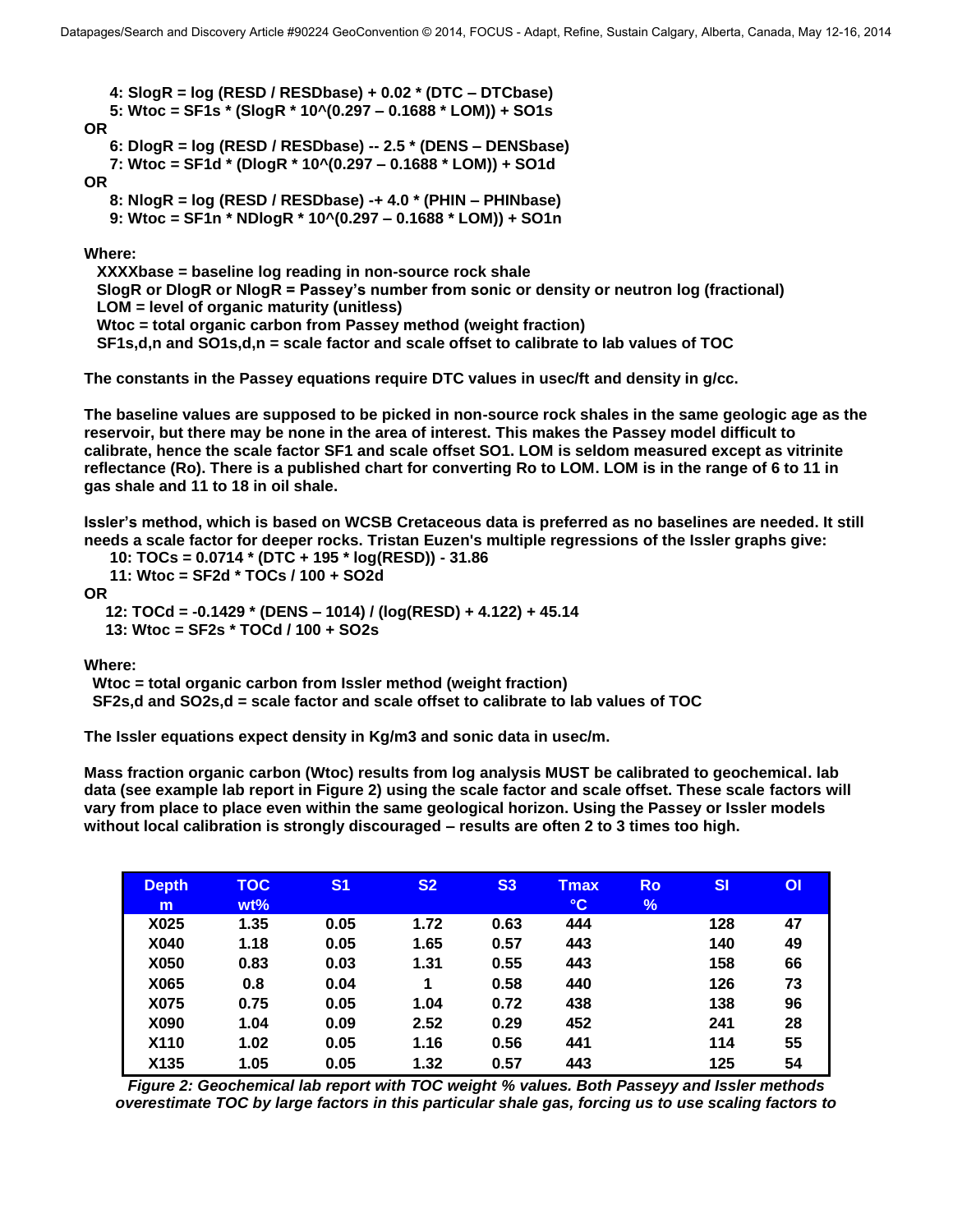#### *calibrate log derived Wtoc. Both methods can be made to give virtually identical results when calibrated to XRD.*

### **Step 3: Kerogen Volume Fraction**

**Kerogen volume is calculated by converting the TOC weight fraction (Wtoc). The lab TOC value is a measure of only the carbon content in the kerogen, and kerogen also contains oxygen, nitrogen, sulphur, etc, so the conversion of TOC into kerogen has to take this into account. The kerogen conversion factor (KTOC) is the ratio of carbon weight to the total kerogen weight. The factor can range from 0.68 to 0.95, with the most common value near 0.80.** 

**Converting mass fraction to volume fraction is as follows:** 

 **14: Wtoc = TOC% / 100 from core, or as found from Passey or Issler methods described above.** 

 **15: Wker = Wtoc / KTOC** 

 **16: VOLker = Wker / DENSker** 

 **17: VOLma = (1 - Wker) / DENSma** 

 **18: VOLrock = VOLker + VOLma** 

**19: Vker = VOLker / VOLrock** 

**Where:** 

 **KTOC = kerogen conversion factor Range = 0.68 to 0.95, default = 0.80 Wker = mass fraction of kerogen (unitless) DENSker = density of kerogen (Kg/m3 or g/cc) DENSma = matrix density (Kg/m3 or g/cc) VOLxx = component volumes (m3 or cc) Vker = volume fraction of kerogen (unitless)** 

**DENSker is in the range of 1200 to 1400 Kg/m3, similar to good quality coal. Default = 1300 Kg/m3. Lower values are possible in low maturity kerogen.** 

# **Step 4: Kerogen and Shale Corrected Porosity**

**Effective porosity is best done with the shale corrected density neutron complex lithology model, modified to correct for kerogen volume:** 

 **21: PHIDker = (2650 – DENSker) / 1650 (if PHIN is in Sandstone Units) 22: PHIdc = PHID – (Vsh \* PHIDsh) – (Vker \* PHIDker) 23: PHInc = PHIN – (Vsh \* PHINsh) – (Vker \* PHINker) 24: PHIe = (PHInc + PHIdc) / 2** 

**PHINker is in the range of 0.45 to 0.75, similar to poor quality coal. Default = 0.65.** 

**This model compensates for variations in mineralogy AND kerogen.** 

**If the density log is affected by rough borehole, the shale corrected sonic log porosity (PHIsc) can be used instead:** 

 **24: PHISker = (DTCker – 182) / 474 (if PHIN is in Sandstone Units) 25: PHIsc = PHIS – (Vsh \* PHISsh) – (Vker \* PHISker) 26: PHInc = PHIN – (Vsh \* PHINsh) – (Vker \* PHINker) 27: PHIe = (PHInc + PHIsc) / 2** 

**DTCker is in the range of 345 to 525 usec/m, similar to good quality coal. Default = 425 usec/m.** 

**This model is moderately insensitive to variations in mineralogy AND compensates for kerogen.**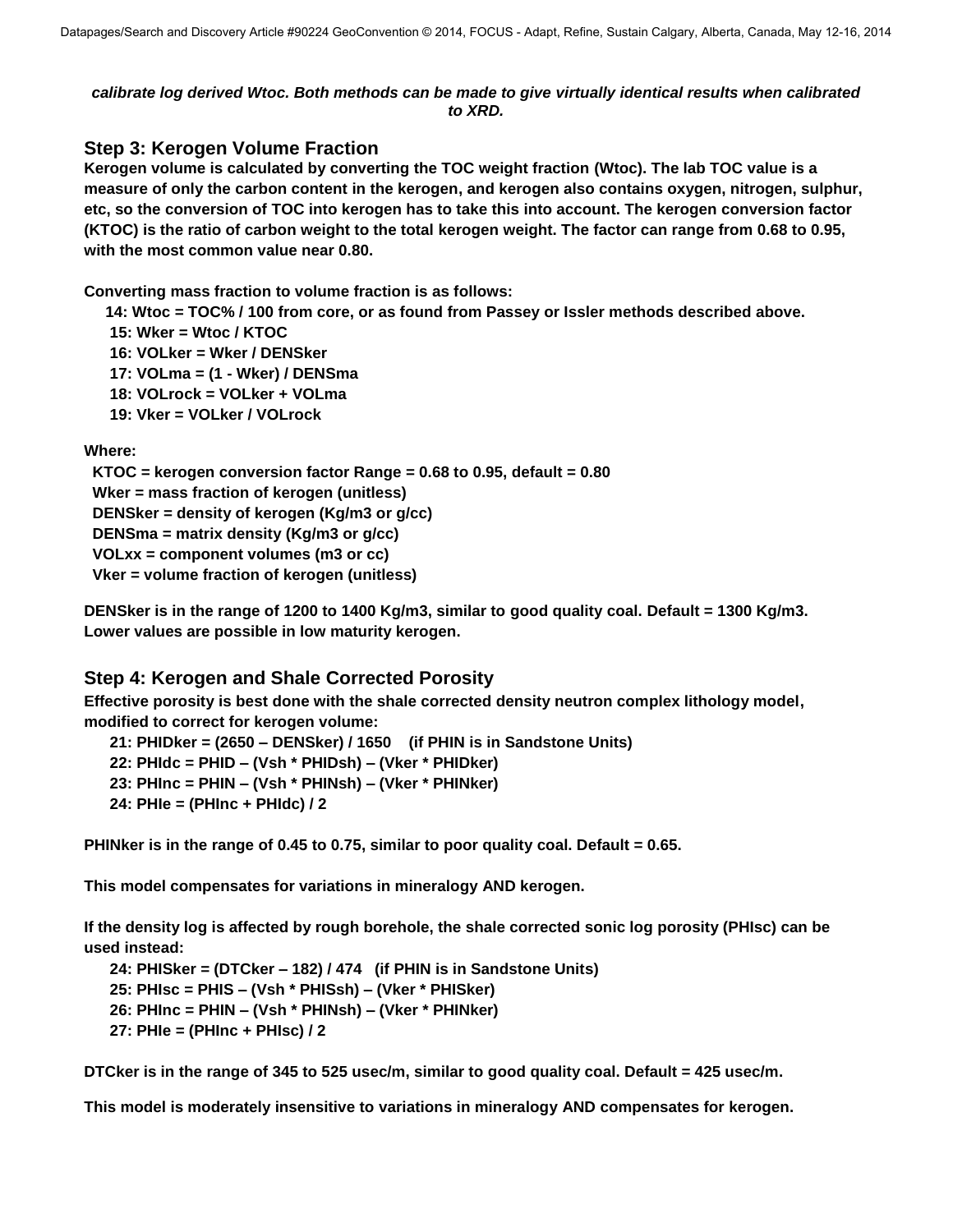**Effective porosity from a nuclear magnetic resonance (NMR) log does not include kerogen or clay bound water, so this curve, where available, is a good test of the modified density neutron crossplot method shown above (illustrated in Figure 3).** 

**In all cases, good core control is essential. If porosity is too low compared to core porosity, then shale volume or kerogen volume are too high. Revisit the calibration of these two terms.** 

**Some so-called shale gas zones are really tight gas with little kerogen or adsorbed gas, so the kerogen corrected complex lithology model works well because it reverts to our standard methods automatically when Vker = 0.**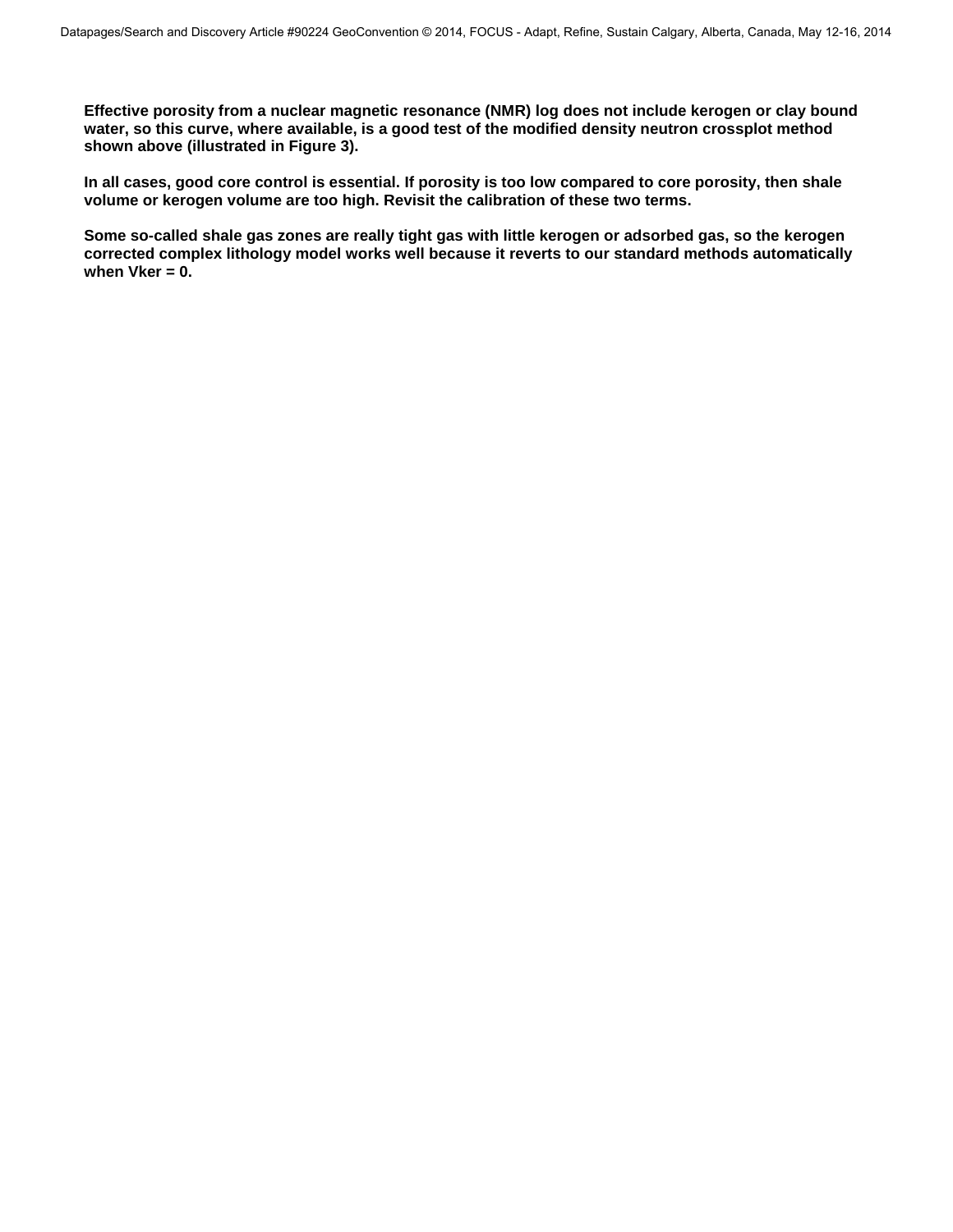

*Figure 3: Example of TOC weight fraction (left hand curve in Track 1) calibrated to geochemical lab data in the Montney (2 dots near bottom of log segment – another 20+ data points are not shown to conserve space). Kerogen volume derived from TOC is displayed as dark shading to the left of effective porosity (shaded red) in Track 1. In the Doig above the Montney, there is no geochem data, so the CMR effective porosity (light grey curve) was used to back-calculate the TOC, based on the difference between raw neutron-density porosity and PHIEnmr values. Scale factors for the Doig and Montney are markedly different regardless of the TOC calculation method employed. Depth grid lines are 1 meter apart.*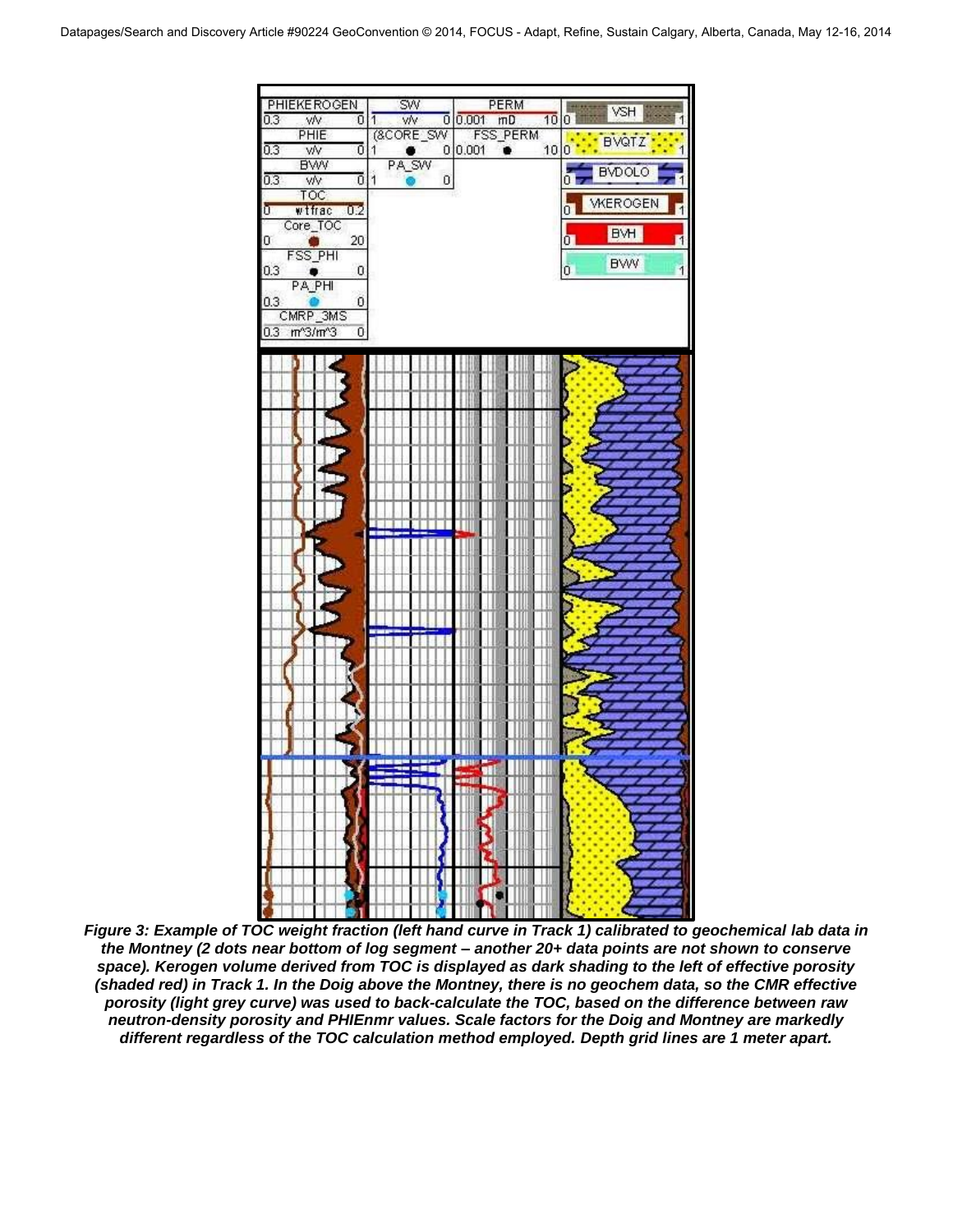

*Figure 4: Example of TOC and density-neutron effective porosity after kerogen correction in a Montney interval, showing close comparison to core effective porosity (black dots). TOC reaches 4 weight percent, which converts to near 10% by volume (dark shading). Note that permeability of the free porosity is in the range of 0.01 to 0.1 milliDarcies, not the nanoDarcy range quoted in core reports based on the GRI protocol, which uses crushed sample grains instead of core plugs.* 

# **Step 5: Lithology**

**Lithology is then calculated with a kerogen and shale corrected 2-mineral PE model or a 3-mineral model using kerogen-and shale corrected PE, density, and neutron data. Calibrate results to XRD data. Modify mineral selection or mineral end points to achieve a reasonable match.** 

**Some people use a multi-mineral or probabilistic software package to solve for all minerals, including porosity and kerogen, treating the latter two as "minerals". In the case of rough borehole conditions, this method gives silly results unless a bad-hole discriminator curve is also used. These models are more difficult to tune because it is not possible to calibrate shale volume, TOC weight fraction, effective porosity, and mineralogy in a step-by-step sequence, as can be done with the deterministic model described here. Changing parameters in the multi-mineral model, to strive for a better match to ground truth, often gives unexpected results. It is a multi-dimensional jigsaw puzzle and some of the pieces just won't fit unless you trim them in the correct sequence.**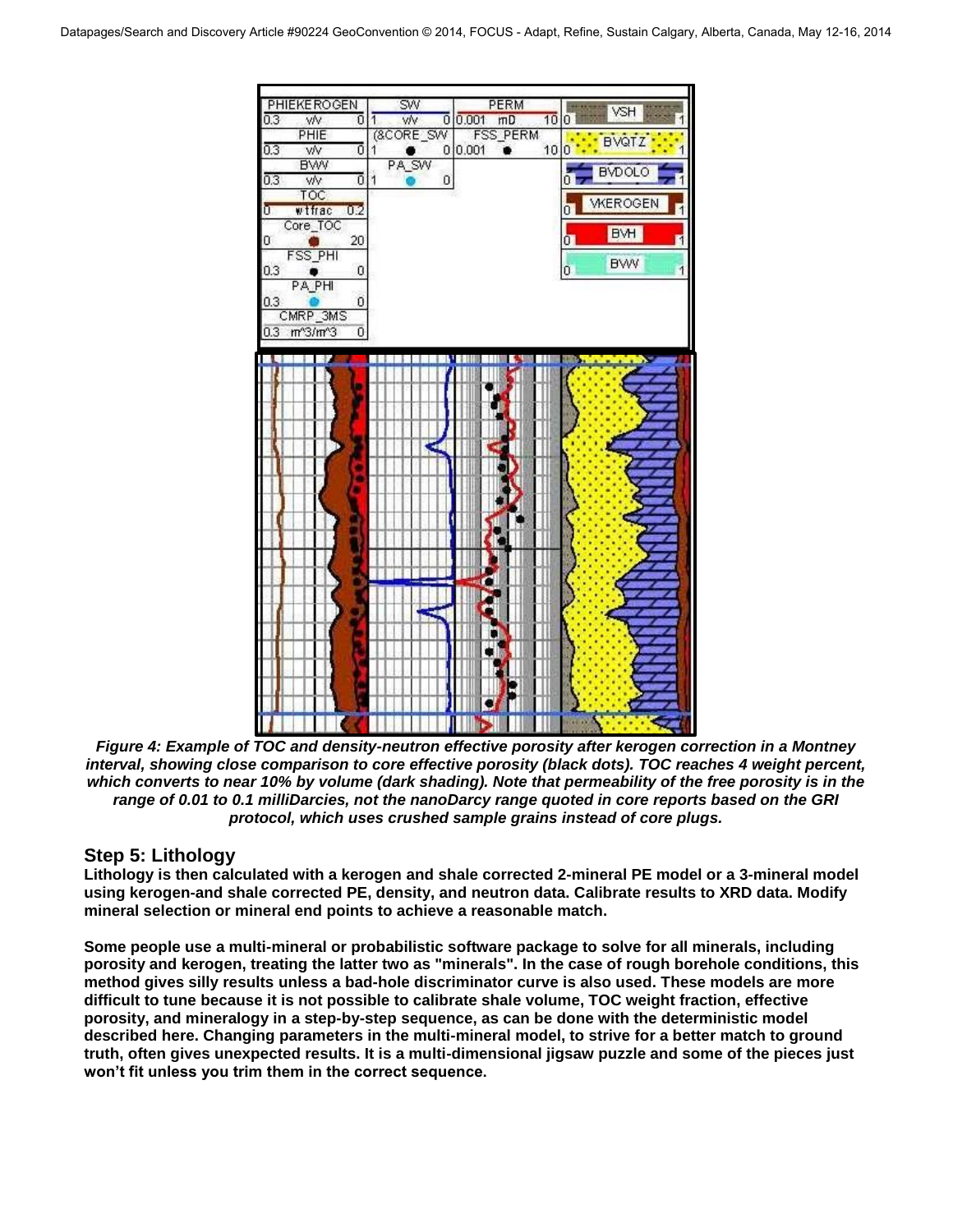**To reduce this problem, calibrate shale volume kerogen volume and effective porosity by the deterministic method shown earlier, then use these as input curves as constraints in the multi-mineral model.** 

**Recently, we have seen excellent examples of elemental capture spectography inversions that produce both TOC, clay, and mineral weight fractions. TOC and XRD lab data are still used to drive the inversion in the correct direction.** 

### **Step 6: Water Saturation**

**From here onward, petrophysical analysis follows normal procedures. Water saturation is best done with the Simandoux equation, which is better behaved in low porosity than most other models. Dual water models may also work, but may give silly results when shale volume is high or porosity is very low.** 

**In many cases, the electrical properties must be varied from world average values to get Sw to match lab**  data. Typically A = 1.0 with M = N = 1.5 to 1.8. Lab measurement of electrical properties is essential. **Skipping this step is the worst form of false economy. The wrong M and N values can give zero OGIP!** 

**Calibration can be done with core water saturation or capillary pressure data. Both pose tricky problems in unconventional reservoirs, especially those with thin porosity laminations, so common sense may have to prevail over "facts".**

### **Step 7: Permeability**

**Permeability from the Wyllie-Rose equation works extremely well even in low porosity reservoirs. We generally assume that the calculated water saturation is also the irreducible water saturation for this model, although this assumption may be incorrect in a few cases. The calibration constant in the Wyllie-Rose equation can range between 100,000 to 150,000 and beyond, and is adjusted to get a good match to conventional core permeability.** 

**An alternative is the exponential equation derived from regression of core permeability against core porosity. The equation takes the form Perm = 10^(A1 \* PHIe + A2). Typical values for A1 and A2 are 20.0 and –3.0 respectively. This model will match conventional core permeability quite well, but will probably not match the permeability derived from crushed samples using the GRI protocol. High perm data points caused by micro- or macro fractures should be eliminated before performing the regression.** 

### **Step 8: Reconstruct the Log Curves**

**Reconstructed or synthetic logs have become an important part of a competent petrophysical workflow. We go to some pains to use only valid data in our petrophysical analysis, omitting bad data from our models. Reconstructed logs are generated from those results using the Log Response Equation.** 

**There are two reasons for reconstructing the well logs. The first is to verify that the parameters used in all steps are reasonable. In good borehole conditions, the reconstructed logs should be close overlays of the original logs. If they are not, possibly some bad data snuck in, or some parameters in the overall model are wrong. You will need to use your CSI skills to chase down the guilty party and rectify the problem. A good match between reconstructed and original logs is not a guarantee of success, but it is one more piece of evidence pointing in that direction.** 

**The second reason for reconstruction is to prepare a strong foundation for calculating rock mechanical properties. Mechanical properties developed from raw logs often contain spikes and noise, or worse, that destroys the stimulation design results. We strongly recommend that stimulation design should ALWAYS use edited or reconstructed logs, which presupposes that sufficient time and talent be allowed by management for this step to take place.**

**During reconstruction, we can also create missing logs, such as the shear sonic curve, for use in the mechanical properties calculation or for comparison to other wells in the project.**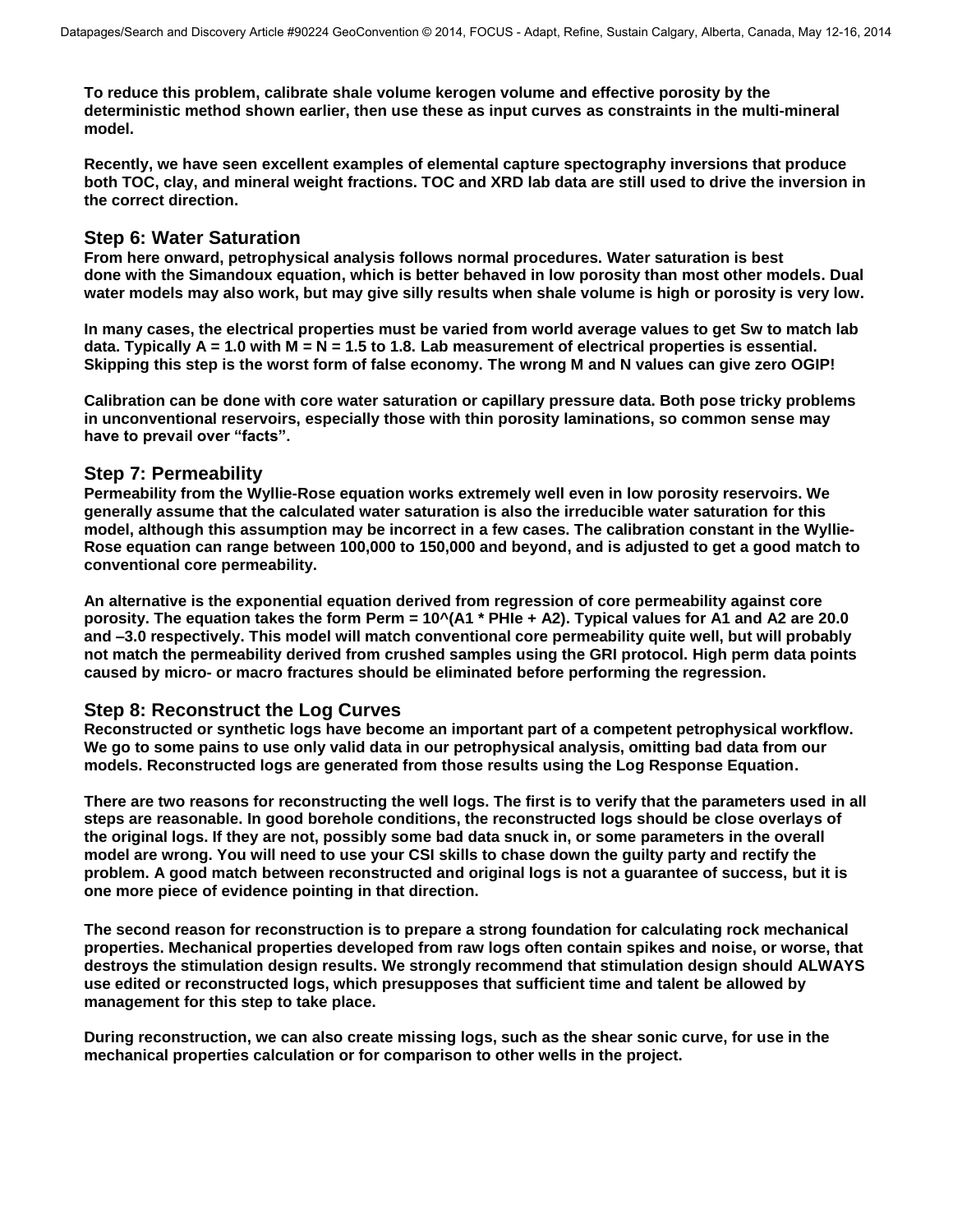### **Step 9: Rock Mechanical Properties**

**All well completions in unconventional reservoirs involve expensive stimulation programs. Hydraulic fracture design depends on an accurate evaluation of rock mechanical properties based, in turn, on an advanced petrophysical analysis. Most frac design programs have only a rudimentary capacity to perform petrophysical analysis. Worse still, frac design software uses the raw, unedited log data with all its problems. Nothing good can come from this. So it is better to do the work outside the frac software and import the mechanical property curves.** 

**The first step to accurate mechanical properties is a reconstruction of the sonic shear and compressional and density data to remove the effects of bad hole and light hydrocarbons. The frac design programs need the water filled case so the reconstruction is always needed in gas zones. More information on how to do this can be found at [www.spec2000.net/10-mechsyn.htm.](http://www.spec2000.net/10-mechsyn.htm)** 

**The usual outputs from this step are shear modulus, velocity ratio, Poisson's ratio, bulk modulus, Young's modulus (both dynamic and static), Lame's constant, and a brittleness coefficient. The original and reconstructed log curves, and the lithology track, are displayed with the mechanical properties results.** 

**Triaxial (static) and dynamic lab measurements can be used to help calibrate the mechanical properties calculated from the petrophysical model. In the absence of lab data, most of these results must fit within known ranges, depending on lithology. If values are out of range, we must suspect the input data and check the log reconstruction procedure. This in turn depends on the current state of the petrophysical results, leading us to double check all parameters and calibration steps. This kind of manual iteration is a normal part of a petrophysicist's daily grind.**

### **Step 10: Net Reservoir and Net Pay**

**Once all these checks and balances are satisfied, we can get on with finding the "real" answers. Unfortunately, this is where the world gets a little fuzzier.** 

**In many shale gas and some shale oil plays, typical porosity cutoffs for net reservoir are as low as 2 or 3% for those with an optimistic view, and between 4 and 5% for the pessimistic view.** 

**The water saturation cutoff for net pay is quite variable. Some unconventional reservoirs have very little water in the free porosity so the SW cutoff is not too important. Others have higher apparent water saturation than might be expected for a productive reservoir. However, they do produce, so the SW cutoff must be quite liberal; cutoffs between 50 and 80% SW are common.** 

**Shale volume cutoffs are usually set above the 50% mark. Multiple cutoff sets help assess the sensitivity to arbitrary choices and give an indication of the risk or variability in OGIP or OOIP calculations.** 

### **Step 11: Free Gas or Oil In Place**

**Now we move into the reservoir engineer's territory, but it doesn't hurt to know where our petrophysical results end up. If you have never done the math before, it can be quite instructive – it is much easier to compare zones or wells on the basis of OOIP or OGIP instead of average porosity, net pay, or gross thickness.** 

**Free gas in place is calculated from the usual volumetric equation:** 

 **1: Bg = (Ps \* (Tf + KT2)) / (Pf \* (Ts + KT2)) \* ZF** 

 **2: OGIPfree = KV4 \* PHIe \* (1 - Sw) \* THICK \* AREA / Bg** 

**For oil reservoirs:** 

 **3: OOIP = KV3 \* PHIe \* (1 - Sw) \* THICK \* AREA / Bo** 

**Where:** 

**Bg = gas formation volume factor (fractional) Bo = oil formation volume factor (fractional)**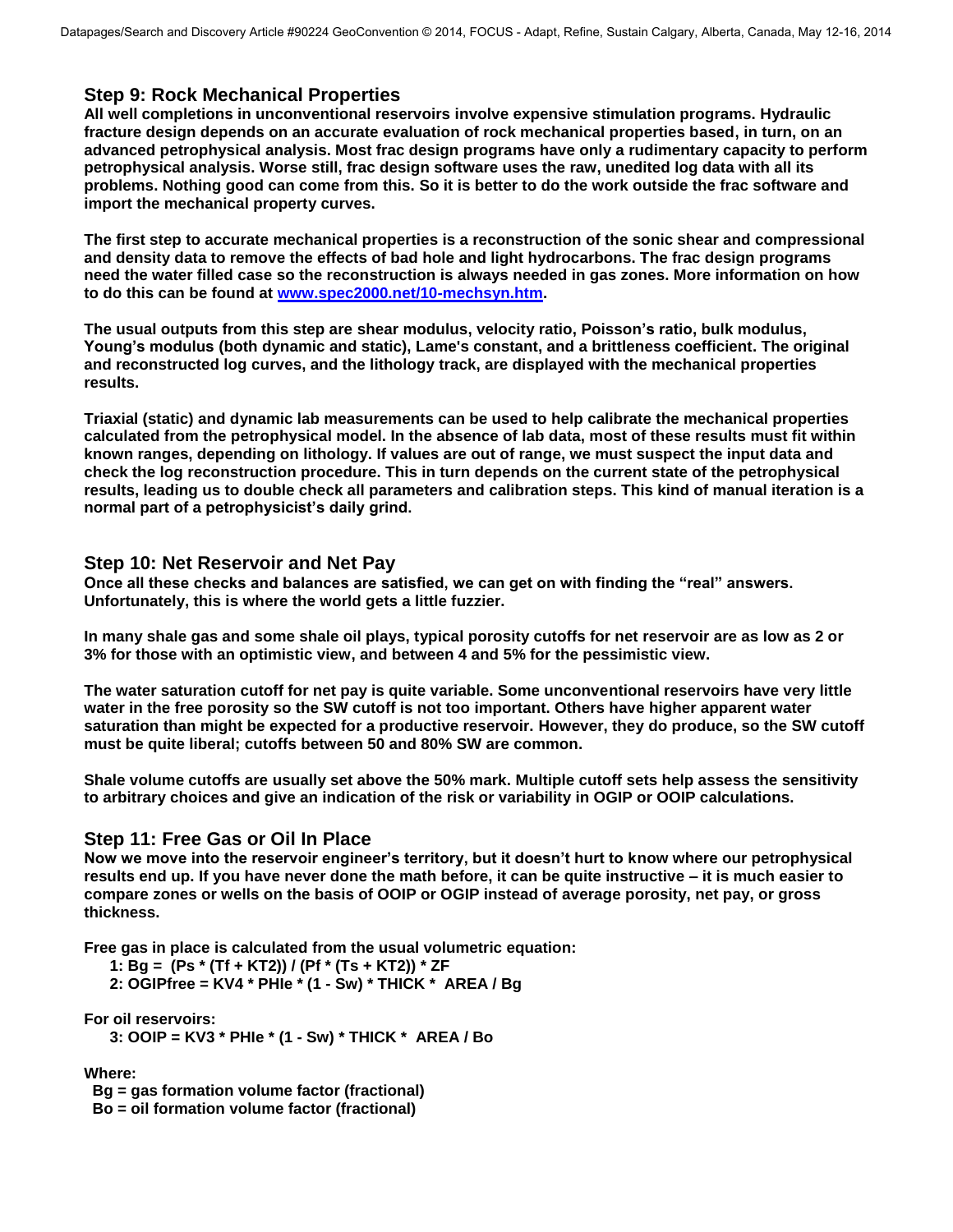```
 Pf = formation pressure (psi) Ps = surface pressure (psi) 
Tf = formation temperature ('F) Ts = surface temperature ('F) 
ZF = gas compressibility factor (fractional) 
KT2 = 460'F KV3 = 7758 KV4 = 0.000 043 560
```
**If AREA = 640 acres and THICK is in feet, then OGIP = Bcf/Section (= Bcf/sq.mile). OOIP is in barrels per square mile. Multiply meters by 3.281 to obtain thickness in feet.** 

### **Step 12: Adsorbed Gas In Place**

**TOC is widely used as a guide to the quality of shale gas plays. This only pertains to adsorbed gas content and has no bearing on free gas or oil. Some deep hot shale gas plays have little adsorbed gas even though they have moderate TOC content.** 

 **Using correlations of lab measured TOC and gas content (Gc), we can use log derived TOC values to predict Gc, which can then be summed over the interval and converted to adsorbed gas in place. Sample correlations are shown in Figure 5.** 



*Figure 5: Crossplots of TOC versus adsorbed gas (Gc) for Tight Gas / Shale Gas examples. Note the large variation in Gc versus TOC for different rocks, and that the correlations are not always very strong. These data sets are from core samples. Cuttings give much worse correlations. The fact that some best fit lines do not pass through the origin suggests systematic errors in measurement or recovery and preservation techniques.*

**Gas content from a best fit line versus TOC can be applied to log derived TOC: 4: Gc = KG11 \* TOC%** 

 **Where:** 

 **Gc = gas content (scf/ton) TOC% = total organic carbon (percent) KG11 = gas conversion factor range = 5 to 15, default = 9** 

**Adsorbed gas in place is derived from: 5: OGIPadsorb = KG6 \* Gc \* DENS \* THICK \* AREA**

**Where: DENS = layer density from log or lab measurement (g/cc) KG6 = 1.3597\*10^-6** 

**If AREA = 640 acres and THICK is in feet, then OGIP = Bcf/Section (= Bcf/sq.mile) Multiply meters by 3.281 to obtain thickness in feet. Multiply Gc in cc/gram by 32.18 to get Gc in scf/ton.**